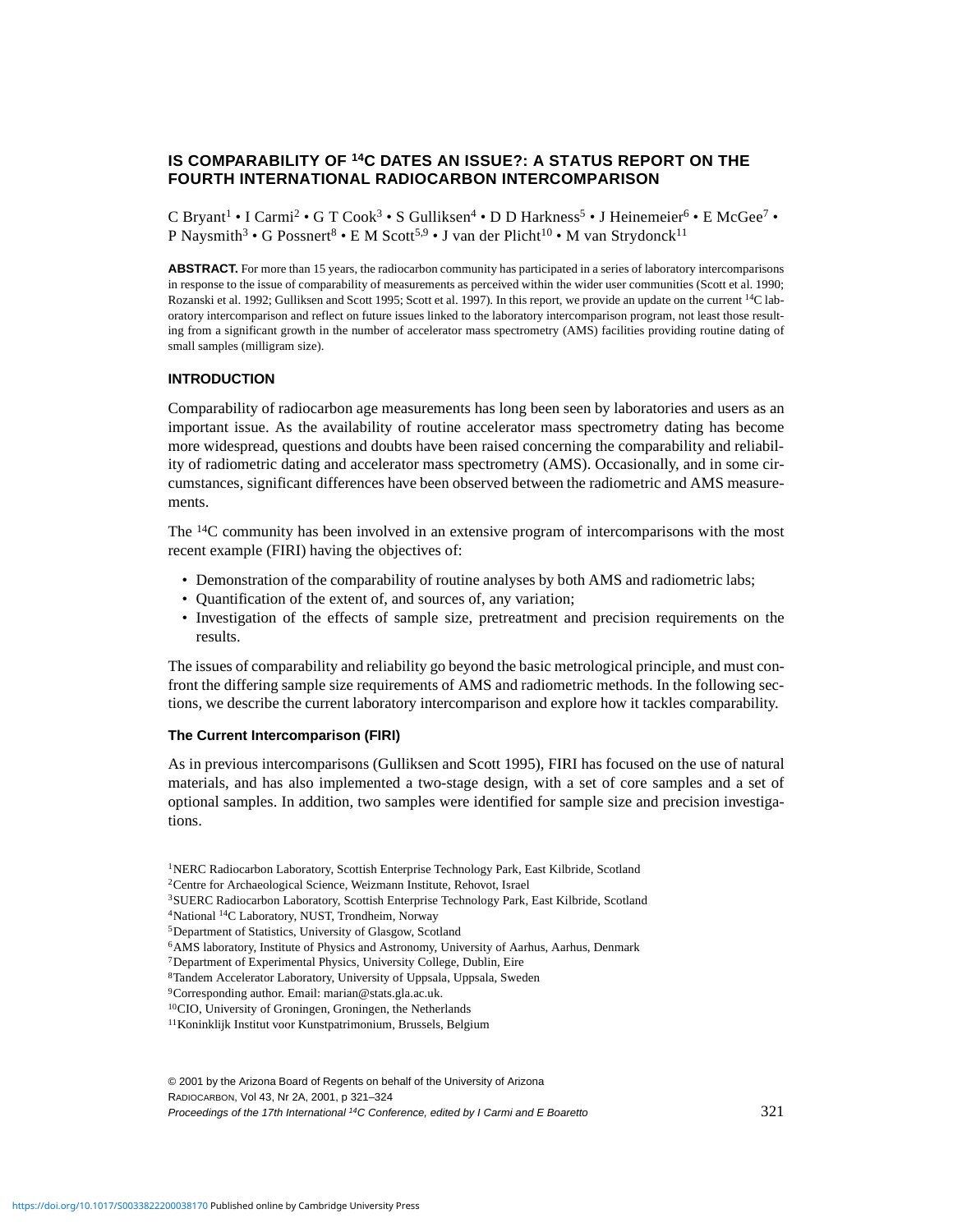## 322 *C Bryant et al.*

The core samples comprised a total of 10 samples of 5 materials; wood, barley, humic acid, cellulose and turbidite.

## **Wood samples**

Approximately 10 kg and 12 kg of dendro-dated wood (comprising 20 and 40 rings, respectively) were cut to appropriate sizes (at least 40 g for radiometric and at least 4 g for AMS) before being labeled and bagged. Other wood samples were subdivided to appropriate sample sizes (approximately 50 g and 5 g, respectively for radiometric and AMS labs).

Two cellulose samples were also prepared from dendro-dated wood (16 kg and 10 kg, respectively) using an acid/alkali/acid procedure followed by bleaching using sodium chlorite. The extract was then washed, dried at 40 °C, physically mixed and then packaged into samples of 10 g and 1 g, respectively for radiometric and AMS laboratories.

## **Other Materials**

**Turbidite carbonate** (mainly coccolith calcite) was taken from a single distal turbidite, derived from the middle ungraded deposit. The sample was immediately oven dried (approximately 50  $^{\circ}$ C), ground and fully homogenized before being bagged (sample size approximately 100 g and 10 g, respectively) and labeled.

**A humic acid** sample from a coastal cliff deposit at St Bees Head in Cumbria, northwest England which has been exposed by erosion was also prepared. A large peat sample was digested in 2% KOH at 80 °C. The alkali extracts were filtered and combined into a large container until over 150 L of solution were obtained. The bulk aqueous solution was then thoroughly mixed and the humic acid precipitated by adjusting the pH to 3 by the stirred addition of 2M H<sub>2</sub>SO<sub>4</sub>. The solid precipitate was then recovered by filtration and given a preliminary wash with cold distilled water. It was then redissolved, re-precipitated and dried. After drying to a constant weight, the crystalline humic acid was washed free of sulfate inclusions with hot distilled water. The sample was then re-dried and ground to obtain a relatively standard size of crystal. Samples for radiometric and AMS measurement are approximately 10 g and 1 g, respectively.

**Barley mash** is produced as a by-product of whisky manufacture. A sample (approximately 15 kg) from the current year was force dried and physically mixed. Samples are of approximately 50 g and 5 g, respectively, for radiometric and AMS laboratories.

## **Optional Samples**

The optional samples included two wood samples (one dendro-dated), a whole peat sample (linked to the humic acid core sample) for both AMS and radiometric analysis and three separate mammoth tusks spanning the <sup>14</sup>C age range, leather and fabric from a scythian burial and parchment for AMS analysis only.

## **Homogeneity Testing**

The key sample requirement in an intercomparison is that of homogeneity, which simply means that any sub-sample, taken randomly from the bulk material is representative of that material and that when dealing with trace element assay, that the trace element is uniformly distributed throughout the bulk material.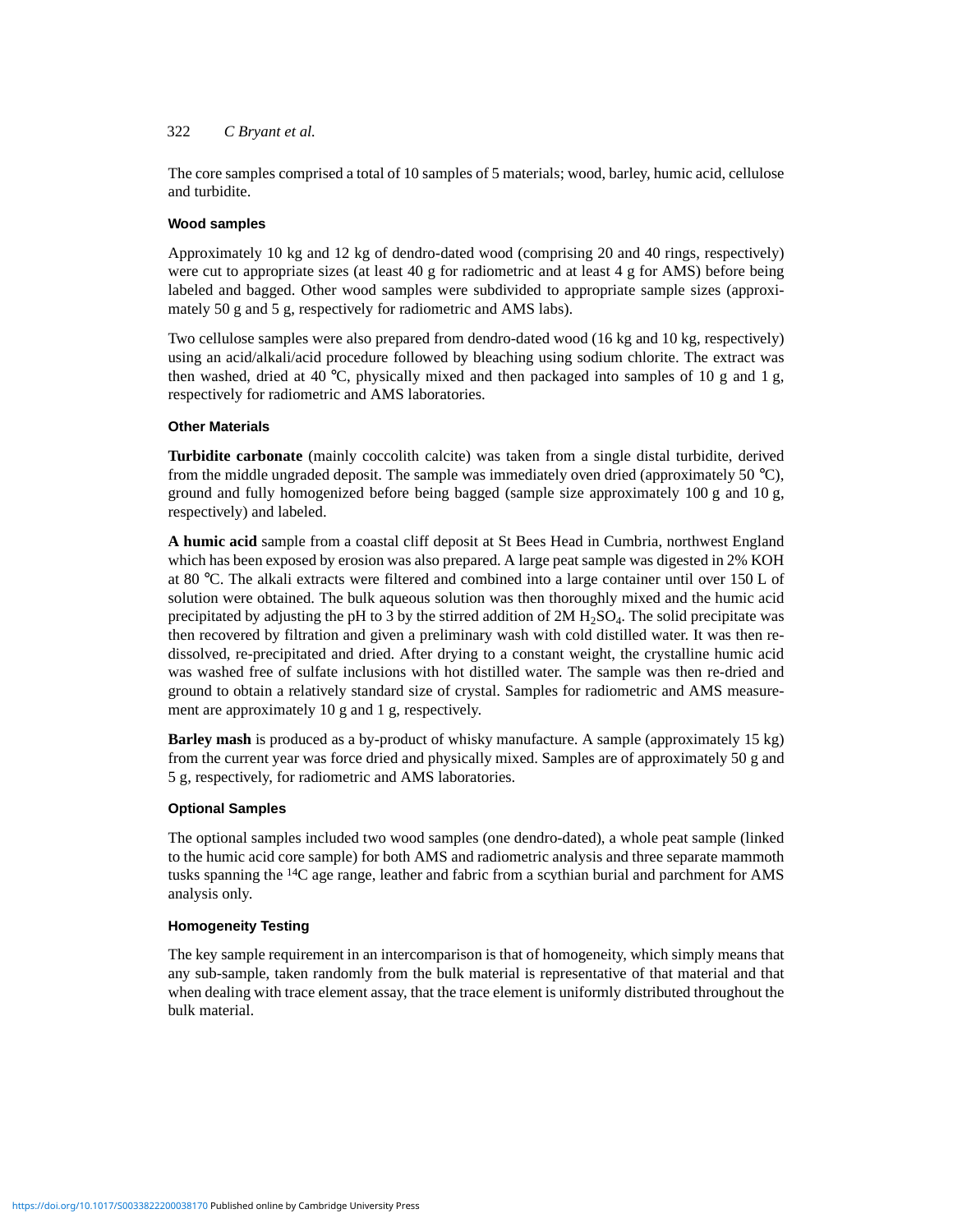Each material (with the exception of the dendro-dated wood) was independently tested in two laboratories (where possible a radiometric and an AMS laboratory). A minimum of eight analyses was required for homogeneity testing of each core material. Homogeneity testing for the barley mash was carried out by radiometric analysis at the SUERC <sup>14</sup>C laboratory, East Kilbride and <sup>14</sup>C laboratory, University College Dublin, for the first of the cellulose samples, homogeneity testing was carried out by radiometric analysis at the SUERC  $^{14}$ C laboratory, East Kilbride, and at the  $^{14}$ C laboratory of the Weizmann Institute.

For the turbidite, homogeneity testing was carried out by radiometric and AMS analysis at the National <sup>14</sup>C laboratory, NUST, Trondheim and Tandem accelerator laboratory, University of Uppsala. For the second cellulose sample, homogeneity testing was carried out by radiometric analysis at the KIK  $^{14}C$  laboratory, Brussels and by AMS at the  $^{14}C$  laboratory, University of Groningen. For the humic acid sample, homogeneity testing was carried out by radiometric and AMS analysis at the NERC <sup>14</sup>C laboratory, East Kilbride and AMS laboratory, University of Aarhus.

The results of the homogeneity testing were satisfactory and are being reported separately.

#### **Current Status of FIRI**

All core samples were distributed in September 1999, the deadline for results being August 2000. Currently over 80 sets of results have been returned and their analysis is underway. The full analysis was presented and discussed at an FIRI workshop in March 2001.

Optional samples are currently being distributed to participating laboratories.

#### **Future Needs**

There is still a need in routine dating for regular checks which can be satisfied by materials such as the IAEA reference materials and by programmes such as TIRI and FIRI which are directed more at large sample dating, but there is clearly also a need for further exploration of comparability and variation at the limits of the technique (very small or very old samples).

The issue of sample homogeneity becomes more and more important, indeed the definition of a sample becomes critical as smaller and smaller (compound specific) samples are dated. There are difficulties in taking a representative sub-sample from the bulk material. Indeed how do we know it is representative? Do we fully know the potential scale of natural 14C variation in sample matrices?

Continuation in this work is important, the linkage to previous work provides an invaluable continuity (e.g. IAEA and other reference materials are still available and should be used), but in addition, further new materials should be sought, and these should include known age material. For the conventional laboratory, the typical sample requirement might be 5 g C with sample age ranges from  $\langle 1 \rangle$ to approximately 7–8 half-lives. However, for the AMS labs and for those conventional labs where small samples are dated, we need to explore the natural variation in reportedly single event samples (deposits of charcoal, grain from a single growing season, single insects from a well defined stratum). This information is not just important for the laboratory, but is also of fundamental importance for the sample submitter who must select samples referring to the event of interest. Future inter-comparisons therefore will see some shift in emphasis to reflect these challenging issues.

## **CONCLUSIONS**

In general, past intercomparisons have shown direct comparability of the AMS and radiometric laboratories but have also emphasized the potential variation that can be observed as a result of the sam-